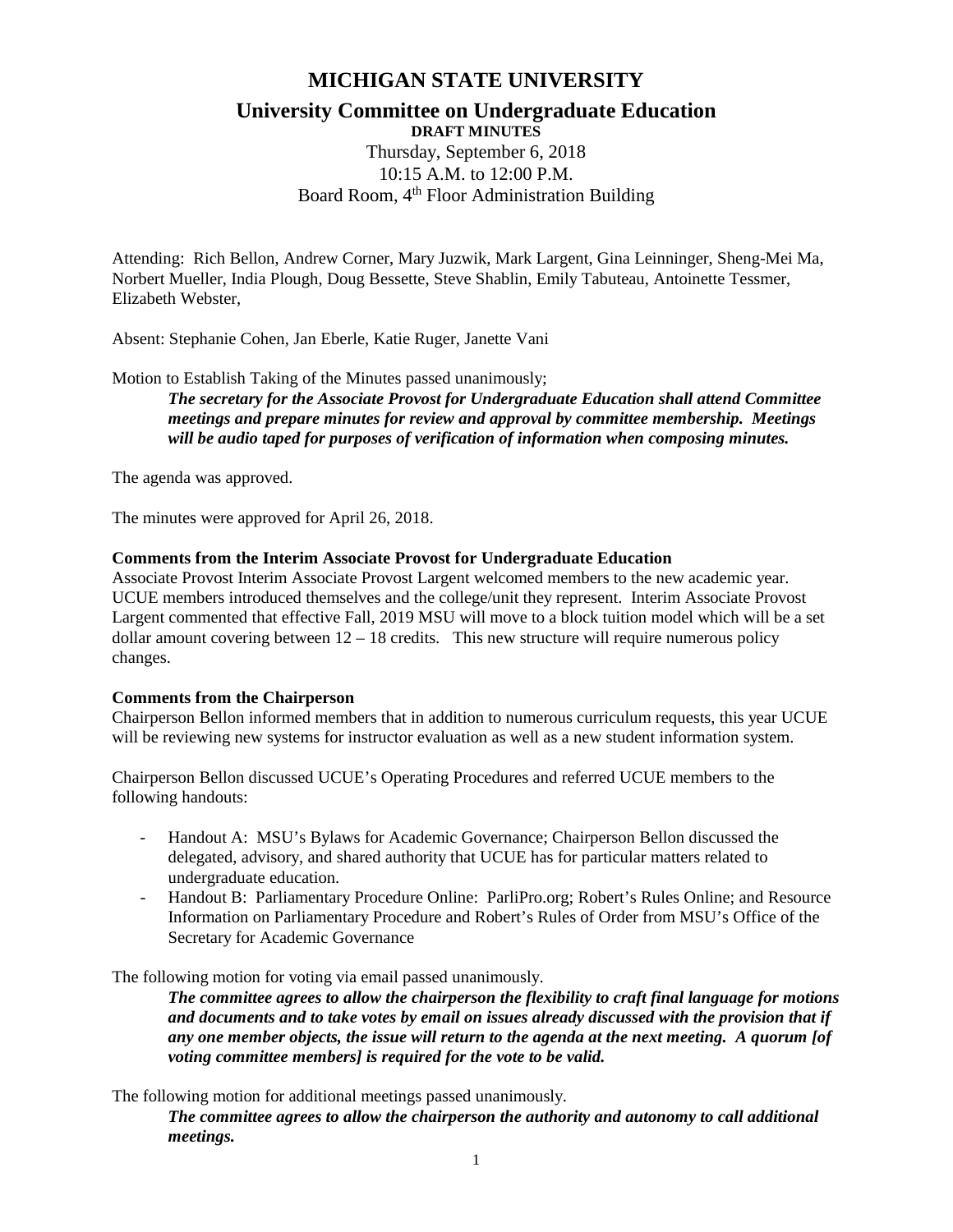The following motion for procedure for granting and removing voice for visitors passed unanimously. *The committee agrees to allow the chairperson to grant and remove voice for visitors to UCUE meetings without a formal committee vote.*

Chairperson Bellon referred UCUE members to Handout C: UCUE Procedure Regarding Public Comment.

The following motion for public comment procedure passed unanimously.

*The University Committee on Undergraduate Education will continue to use the Procedure Regarding Public Comment as approved by UCAP on November 19, 2009, to guide public comment in UCUE meetings 2018-19.*

The following motion for UCUE Member Substitutes – Voting Rights passed unanimously. *Member substitutes-i.e., members of faculty or students who are a part of the same constituency as the elected member-shall be allowed the same voting rights as the committee members at that meeting. Constituencies will determine how committee substitutes are chosen.*

**Request for Revision of the MSU Graduation Requirement for Mathematics (Action Item)** Keith Promislow, Chair, Mathematics, College of Natural Science

The committee granted voice to Chairperson Promislow.

Chairperson Promislow stated that this request seeks final approval from UCUE and is part of a large reform effort that has been underway for two and a half years. This request eliminates MTH 1825 and replaces the course with a two semester mathematics sequence of MTH 103a and MTH 103b. The first semester is pass/fail and the second semester is for a grade. MTH 103a and MTH 103b would then be used to satisfy the math requirement for the University. Interim Associate Provost Largent stated that 103a and b are already being offered and the University is moving forward based on affirmative decisions by the University's governance bodies.

A discussion took place regarding the possible confusion of language referring to a student waiving into or testing out of a course as well as placing into or out of a course. It was determined that students don't refer to catalog copy and they will receive advising and easy to read documentation about the University's mathematics requirement in a flow chart and other printed materials at Academic Orientation.

Discussion also took place that MTH 112 should be eliminated since it has not been offered for many semesters. It was noted that this course was an early attempt at a quantitative literacy course.

Voice was removed from Chairperson Promislow.

The following motion passed unanimously.

#### *The University Committee on Undergraduate Education duly considered and endorsed the Request for Revision of the MSU Graduation Requirement for Mathematics.*

# **Request for an Extension on the Moratorium on Admission to the Minor in Creative Writing (Action Item)**

Ellen McCallum, English, College of Arts & Letters

The committee granted voice to Dr. McCallum.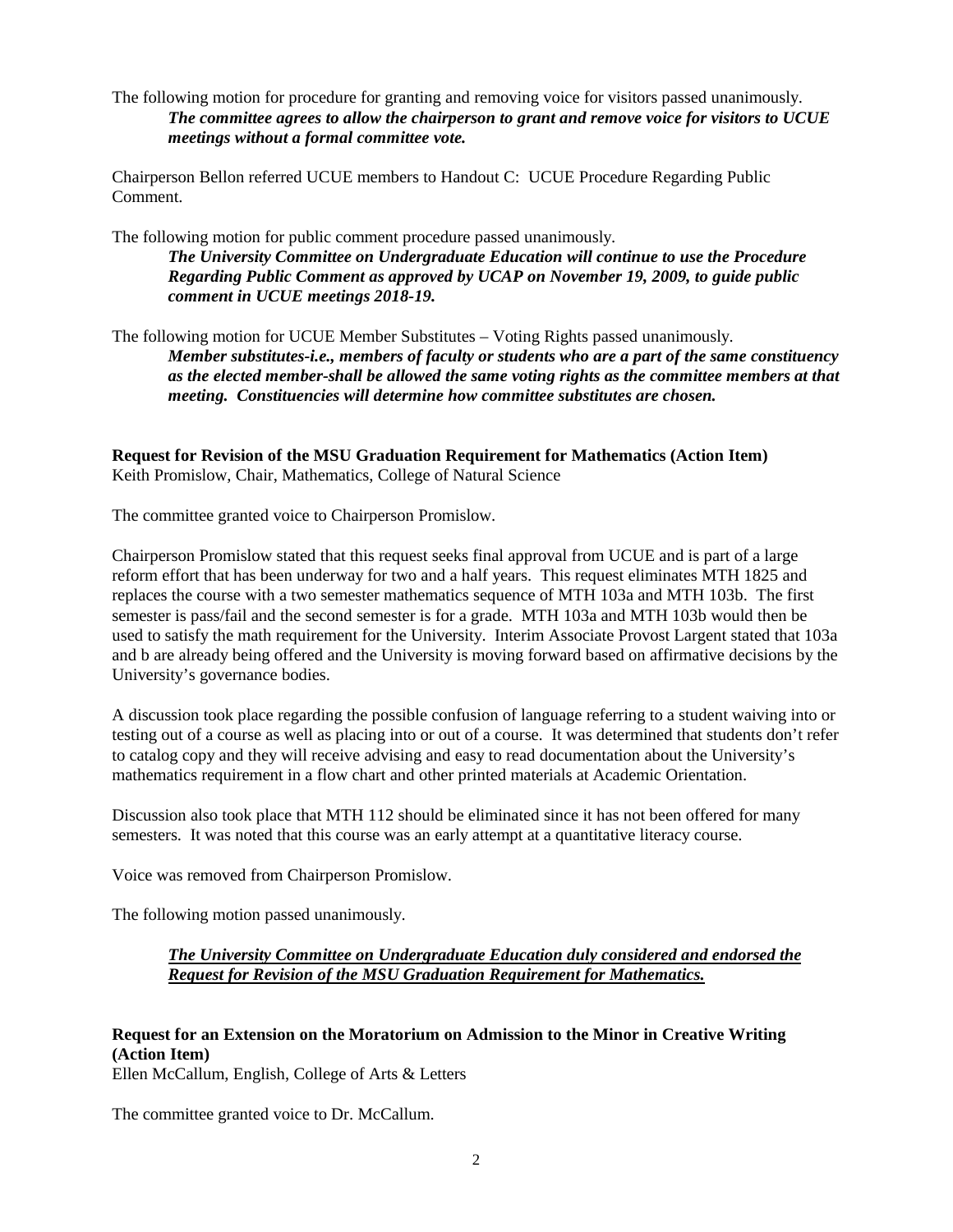Dr. McCallum stated this request is to extend the existing moratorium to 2020. She explained that this Creative Minor was approved at a time of instability in the department due to interim leadership, retiring and new faculty. Subsequently, a new Chairperson has been hired. This extension is needed for new faculty to consider how the minor fits in to the English major and assess existing resources without enrollment pressures.

Voice was removed from Dr. McCallum.

The following motion passed unanimously.

## *The University Committee on Undergraduate Education duly considered and endorsed the request for an extension on the Moratorium on Admission to the Minor in Creative Writing.*

**Request for a Moratorium on Admission to the Minor in Religion in the Americas (Action Item)** Arthur Versluis, Chair Religious Studies, College of Arts & Letters

The committee granted voice to Chairperson Versluis.

Chairperson Versluis stated that the moratorium is being requested because there are no students currently enrolled in the minor. The department thought there would be interest in the minor due to the focus of the Americas, however all students enrolled in the general minor instead.

Voice was removed from Chairperson Versluis.

The following motion passed unanimously.

# *The University Committee on Undergraduate Education duly considered and endorsed the Request for a Moratorium on Admission to the Minor in Religion in the Americas.*

### **Request to Phase Out and Discontinue the Computer Science Disciplinary Teaching Minor Available for Elementary and Secondary Teacher Certification (Action Item)**

Chairperson Bellon stated that due to the nature of this discontinuance, representation from the department of Engineering was not necessary and Associate Dean Buch agreed. This Teaching Minor has been discontinued since it is no longer compatible with the State of Michigan teaching requirements.

The following motion passed unanimously.

#### *The University Committee on Undergraduate Education duly considered and endorsed the Request to Phase Out and Discontinue the Computer Science Disciplinary Teaching Minor Available for Elementary and Secondary Teacher Certification.*

# **Request to Change the Admission Requirements for the Bachelor of Science in Nursing Accelerated Second Bachelor's Degree Program (Action Item)**

Carol Vermeesch, Program Coordinator and Instructor, College of Nursing

The committee granted voice to and Ms. Vermeesch.

Ms. Vermeesch stated that this is a second degree program for students with an existing BA degree in another field and they would like to earn a BA in Nursing. She stated it is a competitive, fifteen month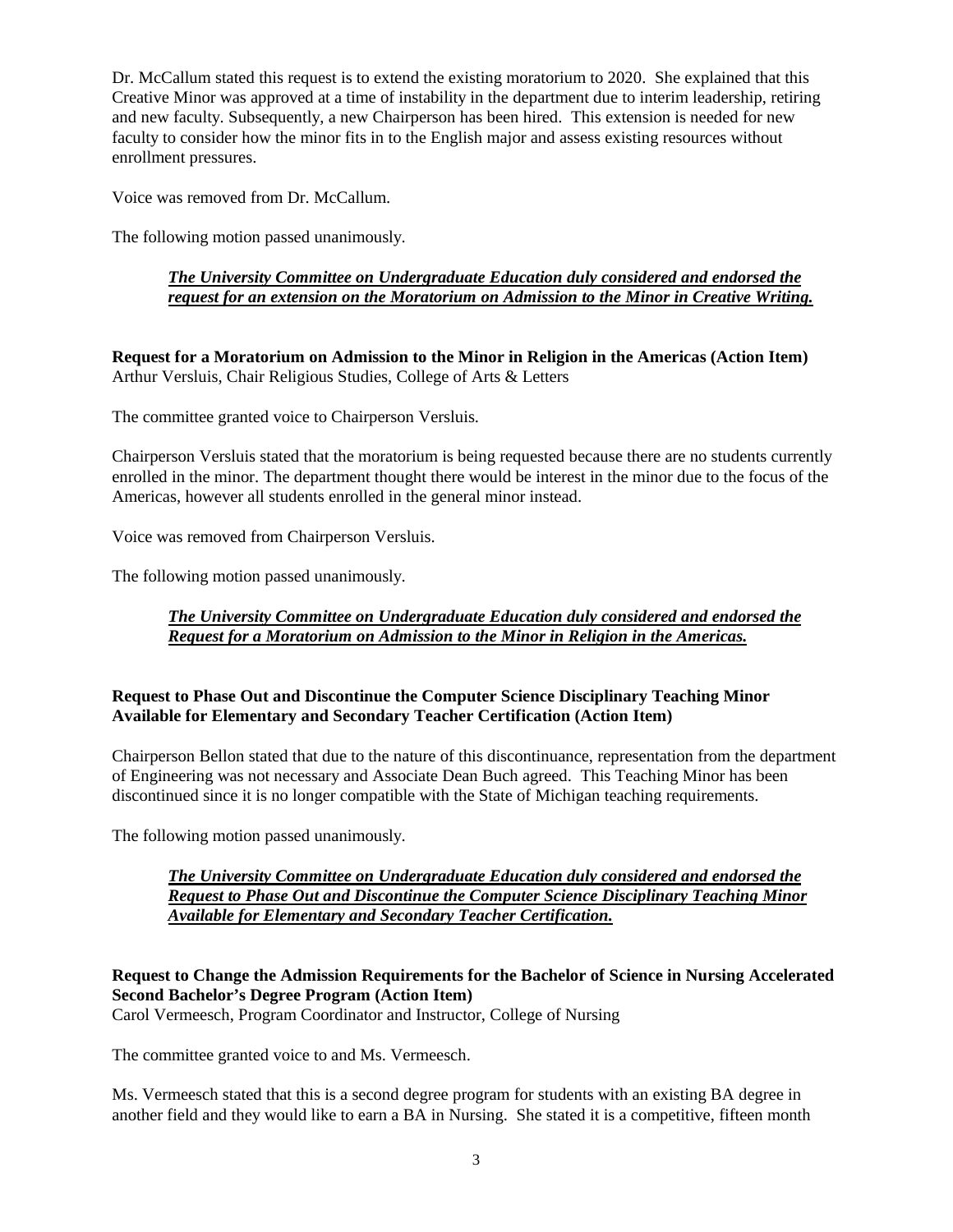program with cohorts in E. Lansing and Detroit. The College of Nursing would like to have a more diverse applicant pool and a more holistic admissions process.

Ms. Vermeesch stated that in regard to admissions, applicants may have a low gpa on their undergraduate degree or a graduate degree that is not looked at for admission. This department is proposing to have a 12 credit reset for students needing to reset their gpa in order to be competitive. The 12-credit reset gpa is not combined with the existing undergraduate gpa. It is reviewed separately. She noted this is 12 credits beyond an applicant's existing BA.

UCUE discussed the list of courses that is given as a suggestion for students to take who may have been away from college classes for ten or twenty years as well as how applicants' courses are weighed for the admissions process.

Voice was removed from Ms. Vermeesch.

The following motion passed unanimously.

#### *The University Committee on Undergraduate Education duly considered and endorsed the Request to Change the Admission Requirements for the Bachelor of Science in Nursing Accelerated Second Bachelor's Degree Program with the following two friendly amendments:*

- -On page labeled, "Insert 1," remove the last sentence that begins, "Prerequisite or general education course… "
- -On page 3 of the Request Form, first paragraph, last sentence to read, "Completion of the following prerequisite courses is required for admission: (ANTR 350, CEM 141, MMG 201, NUR 300 or NUR 301, PHM 350, PSL 250 or PSL 310, and STT 200). Applicants must have earned a minimum grade of 2.0 in each of them.

#### **Request for a New Minor in Social Science Data Analytics (Action Item)**

Walter Hawthorne, Associate Dean, College of Social Science Tim Vogelsang, Chair, Department of Economics, College of Social Science

The committee granted voice to Associate Dean Hawthorne and Chairperson Vogelsang.

Associate Dean Hawthorne stated that the College of Social Science has a curriculum that requires students take an approved interdisciplinary minor and the College would like to add this minor to the list. All interdisciplinary minors have entry, middle, and exit courses. This minor is seen as critical to a number of existing majors. The purpose is to give students the tools they need to apply computational data analytics to solve important questions in the social sciences.

Associate Dean Hawthorne stated that the minor will be closed at first and after assessing capacity, open the minor to all MSU students.

Discussion took place regarding the various levels of difficulty for the middle courses being offered in the Minor. It was stated that the course options are to provide disciplinary flexibility for a number of students. Further discussion focused on if the minor could be qualitative and/or quantitative.

Voice was removed from Associate Dean Hawthorne and Chairperson Vogelsang.

The following motion passed unanimously.